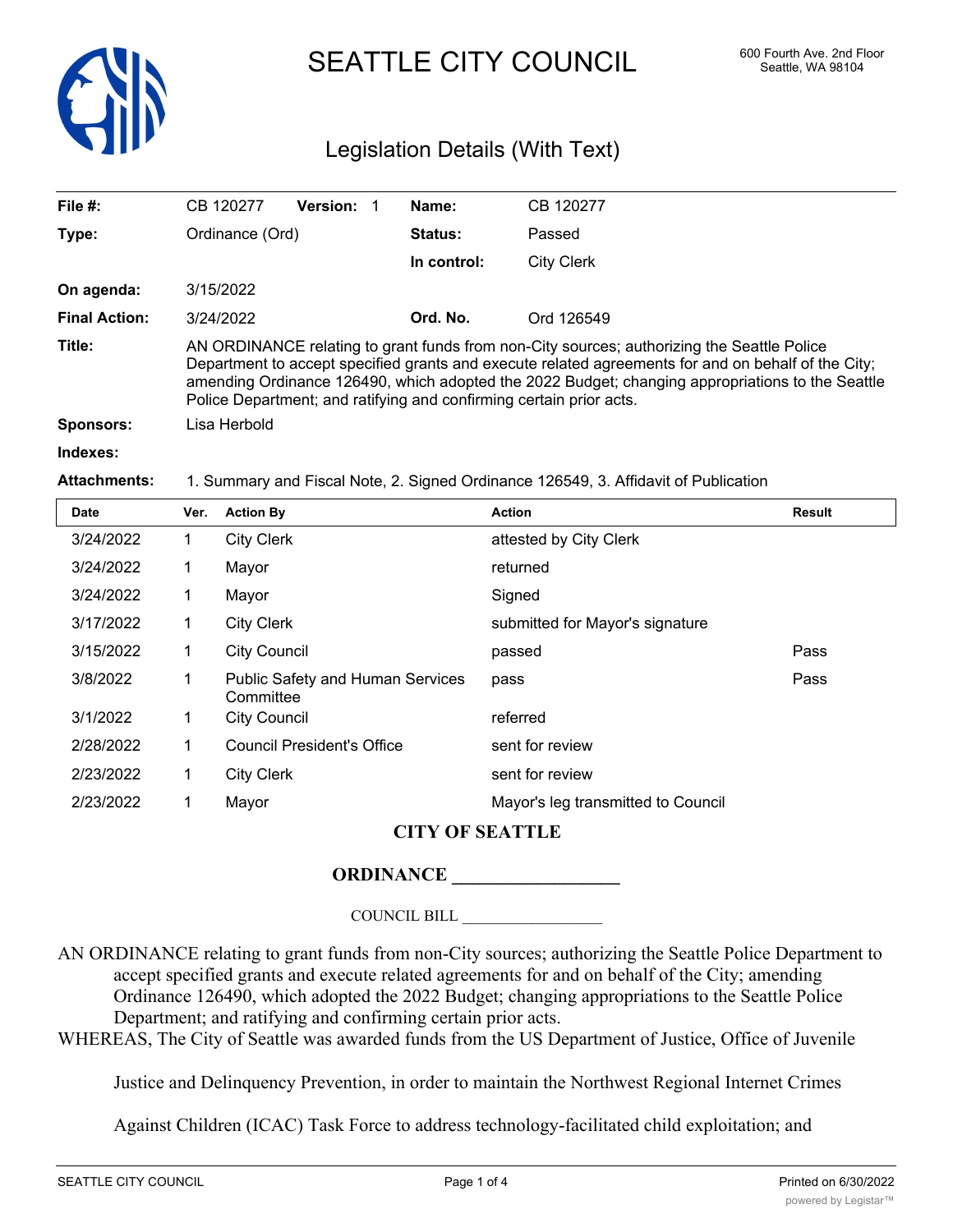WHEREAS, The City of Seattle was awarded funds from the US Department of Justice, Office of Victims of

Crime, in order to continue the work of the Human Trafficking Task Force; and

WHEREAS, these grant funds require execution of agreements; and

WHEREAS, spending of these grants will begin in the first half of 2022; NOW, THEREFORE,

#### **BE IT ORDAINED BY THE CITY OF SEATTLE AS FOLLOWS:**

Section 1. The Chief of the Seattle Police Department is authorized to accept the following non-City funding from the grantor listed below, and to execute, deliver, and perform agreements for the purposes described below. The funds, when received, shall be deposited in the receiving fund identified below to support, or as reimbursement for, the corresponding appropriations set forth in Section 2 of this ordinance.

| <b>Item</b>   | Fund                    | <b>Grantor</b>                                                                              | <b>Purpose</b>                                                                                                                                                                                    | <b>Amount</b> |
|---------------|-------------------------|---------------------------------------------------------------------------------------------|---------------------------------------------------------------------------------------------------------------------------------------------------------------------------------------------------|---------------|
| $ 1.1\rangle$ | General Fund<br>(00100) | US Department of<br>Justice, Office of<br>Juvenile Justice and<br>Delinquency<br>Prevention | This annual grant provides<br>funding to maintain the<br>Northwest Regional Internet<br>Crimes Against Children<br>(ICAC) Task Force to<br>address technology-<br>facilitated child exploitation. | \$573,845     |
| 1.2           | General Fund<br>(00100) | US Department of<br>Justice, Office of<br>Victims of Crime                                  | This grant provides funding<br>for continuation of the<br>Human Trafficking Task<br>Force.                                                                                                        | \$750,000     |
| <b>Total</b>  |                         |                                                                                             |                                                                                                                                                                                                   | \$1,323,845   |

Section 2. Contingent upon the execution of the grant or other funding agreement authorized in Section 1 of this ordinance, the appropriations for the following items in the 2022 Budget are increased from the funds shown, as follows:

| <b>Item</b>  | Fund                    | Department                         | <b>Budget Summary Level</b>                          | Amount      |
|--------------|-------------------------|------------------------------------|------------------------------------------------------|-------------|
| 2.1          | General Fund<br>(00100) | Seattle Police<br>Department (SPD) | Criminal Investigations (PO- \$573,845)<br>SP-P7000) |             |
| 2.2          | General Fund<br>(00100) | Seattle Police<br>Department (SPD) | Criminal Investigations (PO- \$750,000<br>SP-P7000)  |             |
| <b>Total</b> |                         |                                    |                                                      | \$1,323,845 |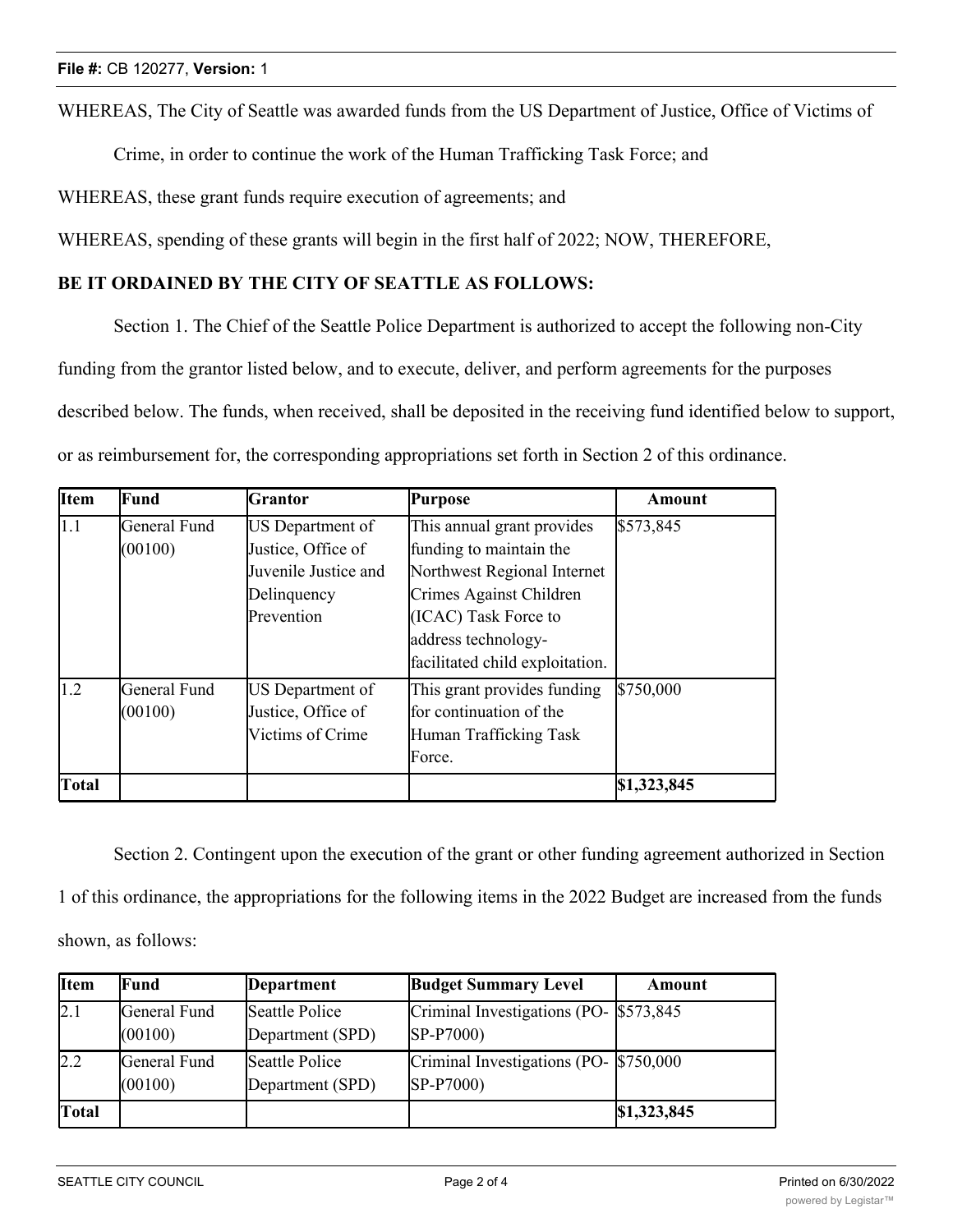Unspent funds so appropriated shall carry forward to subsequent fiscal years until they are exhausted or abandoned by ordinance.

Section 3. Any act consistent with the authority of this ordinance taken after its passage and prior to its effective date is ratified and confirmed.

Section 4. This ordinance shall take effect and be in force 30 days after its approval by the Mayor, but if not approved and returned by the Mayor within ten days after presentation, it shall take effect as provided by Seattle Municipal Code Section 1.04.020.

| Passed by the City Council the                           | day of | , 2022, and signed by |
|----------------------------------------------------------|--------|-----------------------|
| me in open session in authentication of its passage this | day of | 2022.                 |

| President | of the City Council |  |
|-----------|---------------------|--|
|           |                     |  |

\_\_\_\_\_\_\_\_\_\_\_\_\_\_\_\_\_\_\_\_\_\_\_\_\_\_\_\_\_\_\_\_\_\_\_\_

Approved / returned unsigned / vetoed this day of , 2022.

Bruce A. Harrell, Mayor

Filed by me this \_\_\_\_\_\_\_\_ day of \_\_\_\_\_\_\_\_\_\_\_\_\_\_\_\_\_\_\_\_\_\_\_\_\_, 2022.

Monica Martinez Simmons, City Clerk